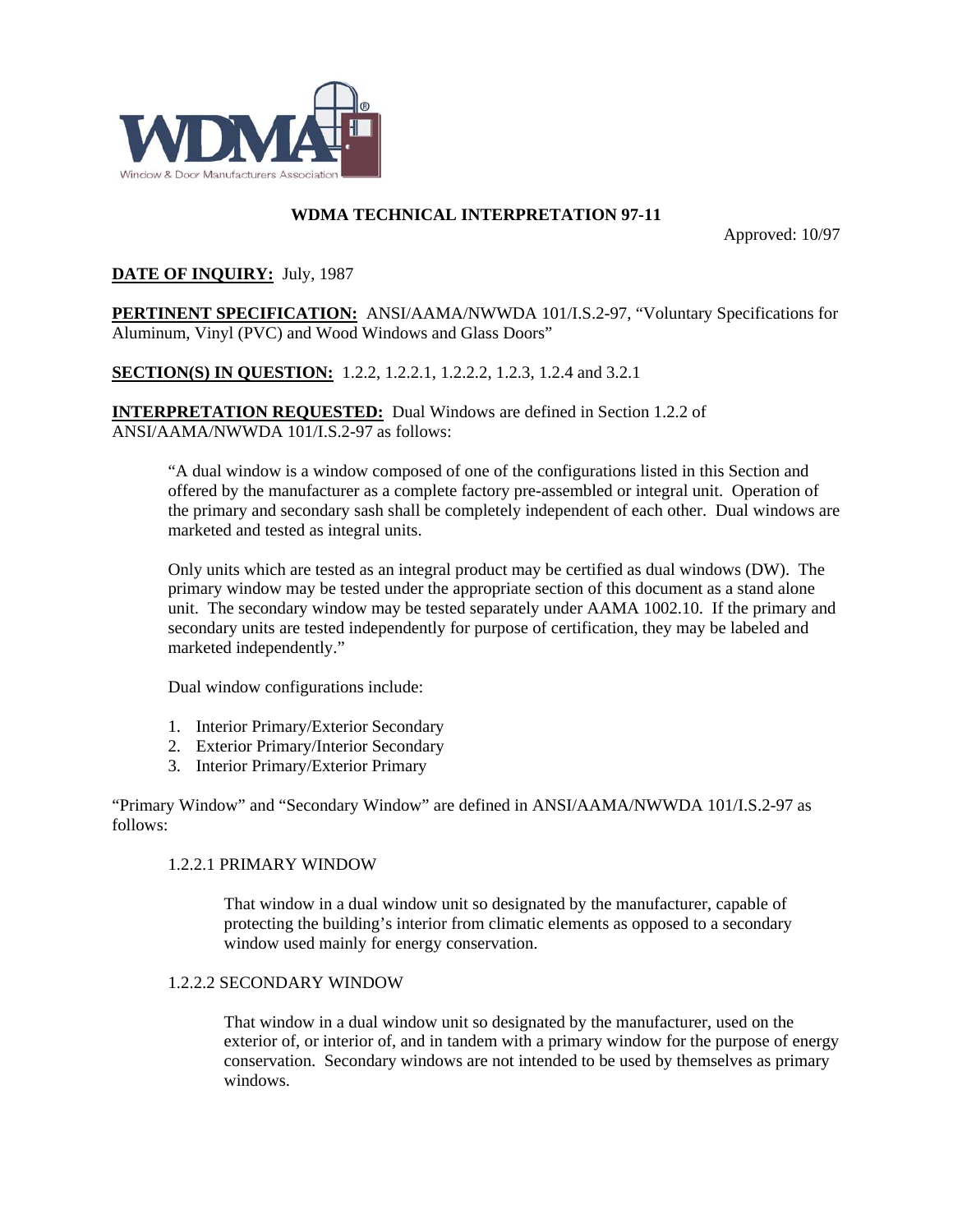### 1.2.3 WINTER MODE

The winter mode is defined as when both the primary and secondary windows, or both primary windows, are closed and the primary window is locked and the insect screen (when offered or specified by the manufacturer) is in the stored position.

### 1.2.4 SUMMER MODE

The summer mode is defined as when the primary window is closed and locked, the secondary window or outer primary window is fully opened and the insect screen (when offered or specified by the manufacturer) is in the functional position.

Furthermore, Section 3.2.1 of ANSI/AAMA/NWWDA 101/I.S.2-97 does not allow dual windows to be shipped knocked down:

With the exception of dual windows, windows or doors shall be shipped either completely assembled with or without glass, or knocked down (KD). A KD window or door is complete in its entirety, with exception of glass, glazing materials and/or screen, shipped in a disassembled condition and later assembled according to the instructions of the manufacturer, utilizing all components supplied or specified by the manufacturer. Dual windows shall be shipped completely assembled with or without glass, and not knocked down (KD). Doors may be shipped with the frame in a (KD) configuration.

Based on the above:

- 1. What is the intent of Section 3.2.1?
- 2. How should dual windows be labeled recognizing that they may not always be sold with secondary sash?

## **INTERPRETATION MADE:**

- 1. Dual Windows are designed and fabricated having frames capable of accommodating both the primary and secondary window sash or panels. The "knocked-down" requirement of Section 3.2.1 applies to the frame whereby both its primary and secondary portions must be a factory assembled unit. Primary windows to which secondary "insulating storm units" are field applied are not within the scope of "dual windows" as intended in ANSI/AAMA/NWWDA 101/I.S.2-97. The intent of Section 3.2.1 is not to prohibit a dual window frame from being shipped "knocked-down" and the corners assembled at a location other than the manufacturer's plant.
- 2. A manufacturer who produces a dual window may furnish the window both with or without the secondary sash. The secondary sash may be furnished when the window is initially shipped or at a later date. The window may be furnished without secondary sash initially and without any intent of ever furnishing them. Manufacturers must have the product tested for compliance to the appropriate specification in ANSI/AAMA/NWWDA 101/I.S.2-97 as follows:
	- A. Test the window as a dual window in accordance to ANSI/AAMA/NWWDA 101/I.S.2-97.
	- B. Test the window with only the primary sash or panels for air infiltration and water resistance. Performing the uniform load structural test is not required since dual windows are required to have this test preformed in both the summer and winter modes.

The certification label shall indicate both specifications, e.g., DH-C20 and DH-DW-C20.